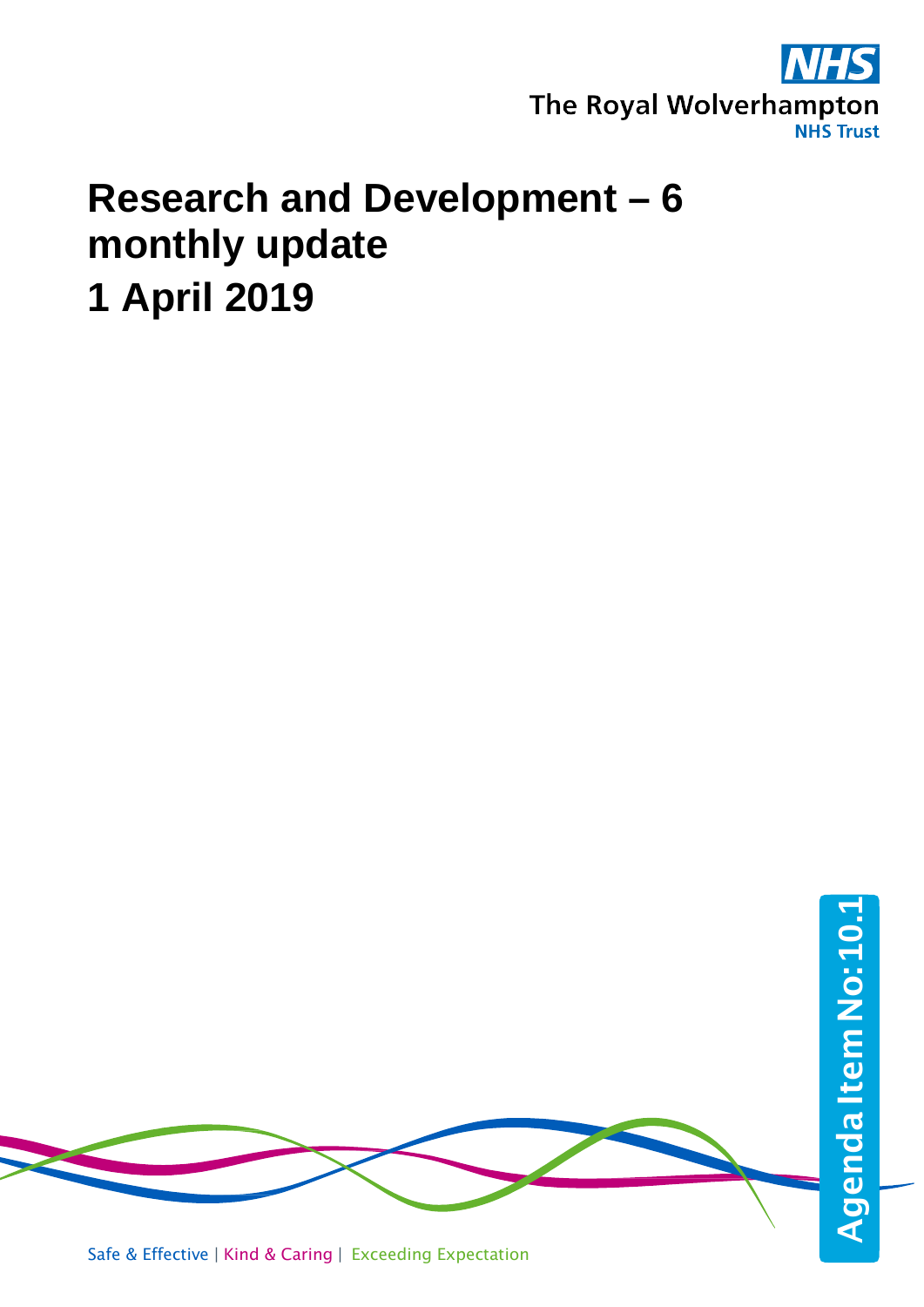**NHS** 

The Royal Wolverhampton

|                                                                | <b>Trust Board Report</b>                                                                                                                                                                                                                                                                                                                                                                                                                                                                                                                                                                                                                                                                                                                                                                                                                                                                                                                                                                                                                                                                                                                                                                                                                           |  |  |  |  |  |  |  |
|----------------------------------------------------------------|-----------------------------------------------------------------------------------------------------------------------------------------------------------------------------------------------------------------------------------------------------------------------------------------------------------------------------------------------------------------------------------------------------------------------------------------------------------------------------------------------------------------------------------------------------------------------------------------------------------------------------------------------------------------------------------------------------------------------------------------------------------------------------------------------------------------------------------------------------------------------------------------------------------------------------------------------------------------------------------------------------------------------------------------------------------------------------------------------------------------------------------------------------------------------------------------------------------------------------------------------------|--|--|--|--|--|--|--|
| <b>Meeting Date:</b>                                           | 1 <sup>st</sup> April 2019                                                                                                                                                                                                                                                                                                                                                                                                                                                                                                                                                                                                                                                                                                                                                                                                                                                                                                                                                                                                                                                                                                                                                                                                                          |  |  |  |  |  |  |  |
| Title:                                                         | Research & Development - 6 monthly update.                                                                                                                                                                                                                                                                                                                                                                                                                                                                                                                                                                                                                                                                                                                                                                                                                                                                                                                                                                                                                                                                                                                                                                                                          |  |  |  |  |  |  |  |
| <b>Executive</b><br><b>Summary:</b>                            | This report reflects R&D performance since April 2018.<br>Key achievements:<br>A total of 3361 participants have been recruited into research studies<br>across the Trust to date in 18/19.<br>As at 27/03/019, 3260 participants have been recruited into Portfolio<br>studies*. This is 102% against the annual target set by the CRNWM<br>(3202).<br>This is the highest ever number of patients recruited into Portfolio<br>٠<br>research at the Trust.<br>The R&D Directorate continues to provide alternatives to existing patient<br>٠<br>care, treatment and choice.<br>Research activity across a broad range of clinical specialties – not reliant<br>٠<br>on one study for recruitment.<br>Feedback from research participants confirms that they value the<br>٠<br>opportunity to take part in research and that they feel supported and<br>cared for when doing so.<br>Continued high ratings from external study monitors.<br>$\bullet$<br>CRN: West Midlands core funding of £1,034,070 allocated $-$ no<br>٠<br>underspend reported.<br>The Directorate continues to manage delivery of research in spite of a<br>large reduction in core funding, necessitating ongoing skill mix review<br>and a restructuring of the department. |  |  |  |  |  |  |  |
| <b>Action</b>                                                  | *Based on data uploaded to EDGE as at 27/03/19<br>Receive and note performance report.                                                                                                                                                                                                                                                                                                                                                                                                                                                                                                                                                                                                                                                                                                                                                                                                                                                                                                                                                                                                                                                                                                                                                              |  |  |  |  |  |  |  |
| <b>Requested:</b>                                              |                                                                                                                                                                                                                                                                                                                                                                                                                                                                                                                                                                                                                                                                                                                                                                                                                                                                                                                                                                                                                                                                                                                                                                                                                                                     |  |  |  |  |  |  |  |
| For the attention<br>of the Board                              |                                                                                                                                                                                                                                                                                                                                                                                                                                                                                                                                                                                                                                                                                                                                                                                                                                                                                                                                                                                                                                                                                                                                                                                                                                                     |  |  |  |  |  |  |  |
| <b>Assure</b>                                                  | This report summarises the performance of the Trust against the NIHR<br>$\bullet$<br>High Level Indicators for research delivery for Quarters 1-3 2018/19.<br>The report also includes updates with regards to Finance, Governance<br>and Patient and Public Involvement activity within R&D.                                                                                                                                                                                                                                                                                                                                                                                                                                                                                                                                                                                                                                                                                                                                                                                                                                                                                                                                                       |  |  |  |  |  |  |  |
| <b>Author + Contact</b><br><b>Details:</b>                     | Tel 01902 307999 extn.4218<br>Email jamescotton@nhs.net<br>Prof. James Cotton, R&D Director.                                                                                                                                                                                                                                                                                                                                                                                                                                                                                                                                                                                                                                                                                                                                                                                                                                                                                                                                                                                                                                                                                                                                                        |  |  |  |  |  |  |  |
| <b>Links to Trust</b><br><b>Strategic</b><br><b>Objectives</b> | 1. Create a culture of compassion, safety and quality<br>2. Proactively seek opportunities to develop our services<br>3. To have an effective and well integrated local health and care system that<br>operates efficiently<br>4. Attract, retain and develop our staff, and improve employee engagement<br>5. Maintain financial health – Appropriate investment to patient services                                                                                                                                                                                                                                                                                                                                                                                                                                                                                                                                                                                                                                                                                                                                                                                                                                                               |  |  |  |  |  |  |  |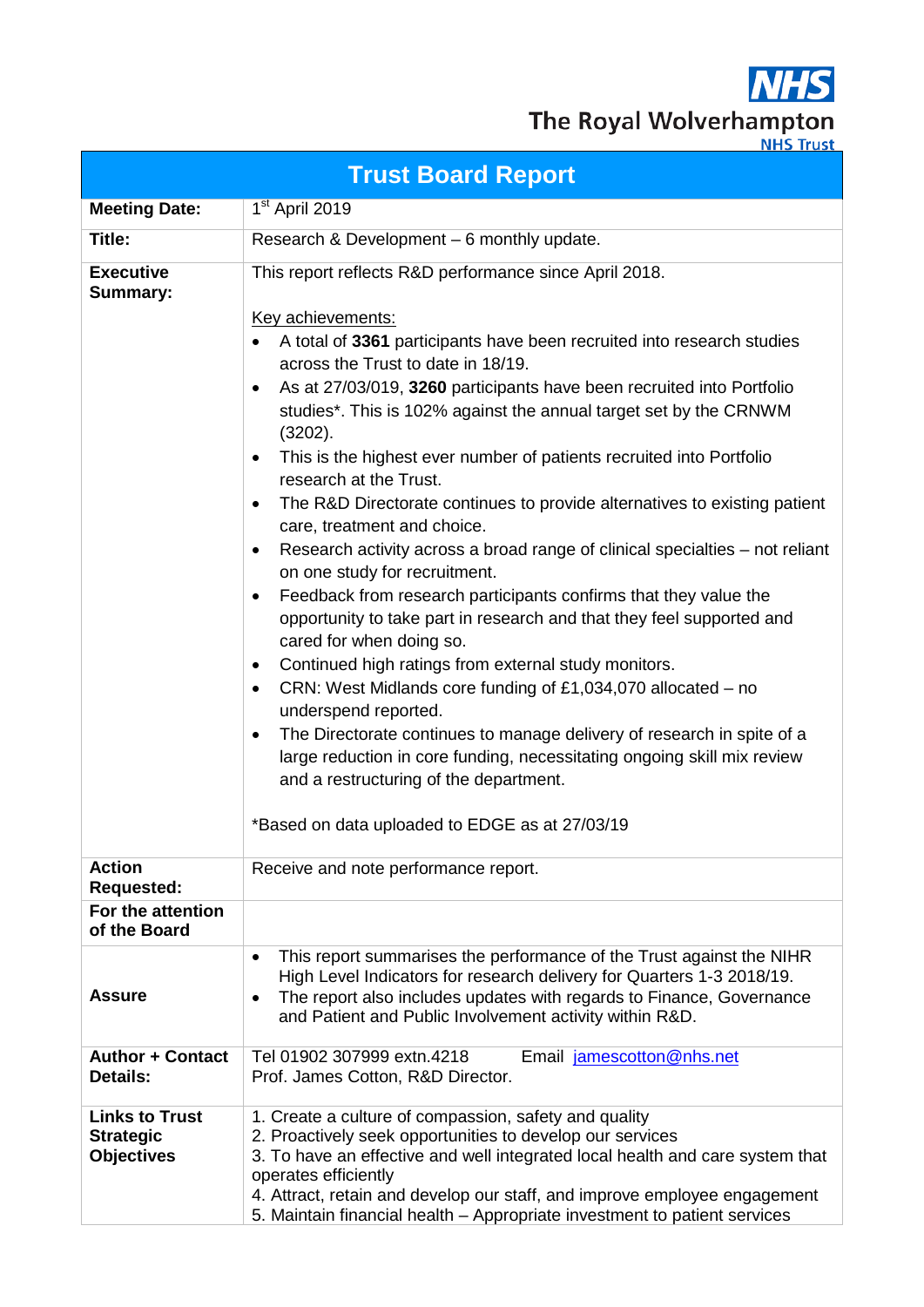|                                                | 6. Be in the top 25% of all key performance indicators                                                                                                                                                                                                                                                                                                                                                                                                                                                                                                                                                                                                                                       |  |  |  |  |
|------------------------------------------------|----------------------------------------------------------------------------------------------------------------------------------------------------------------------------------------------------------------------------------------------------------------------------------------------------------------------------------------------------------------------------------------------------------------------------------------------------------------------------------------------------------------------------------------------------------------------------------------------------------------------------------------------------------------------------------------------|--|--|--|--|
| <b>Resource</b><br>Implications:               | None                                                                                                                                                                                                                                                                                                                                                                                                                                                                                                                                                                                                                                                                                         |  |  |  |  |
| <b>CQC Domains</b>                             | Safe: patients, staff and the public are protected from abuse and avoidable<br>harm.<br><b>Effective:</b> care, treatment and support achieves good outcomes, helping<br>people maintain quality of life and is based on the best available evidence.<br>Caring: staff involve and treat everyone with compassion, kindness, dignity<br>and respect.<br>Responsive: services are organised so that they meet people's needs.<br>Well-led: the leadership, management and governance of the organisation<br>make sure it's providing high-quality care that's based around individual<br>needs, that it encourages learning and innovation, and that it promotes an<br>open and fair culture. |  |  |  |  |
| <b>Equality and</b><br><b>Diversity Impact</b> | <b>None</b>                                                                                                                                                                                                                                                                                                                                                                                                                                                                                                                                                                                                                                                                                  |  |  |  |  |
| <b>Risks: BAF/TRR</b>                          | n/a                                                                                                                                                                                                                                                                                                                                                                                                                                                                                                                                                                                                                                                                                          |  |  |  |  |
| <b>Public or Private:</b>                      | Public                                                                                                                                                                                                                                                                                                                                                                                                                                                                                                                                                                                                                                                                                       |  |  |  |  |
| <b>Other formal</b><br>bodies involved:        | <b>Trust Management Committee</b>                                                                                                                                                                                                                                                                                                                                                                                                                                                                                                                                                                                                                                                            |  |  |  |  |
| <b>NHS</b><br><b>Constitution:</b>             | In determining this matter, the Board should have regard to the Core<br>principles contained in the Constitution of:<br>Equality of treatment and access to services<br>High standards of excellence and professionalism<br>Service user preferences<br>Cross community working<br><b>Best Value</b><br>Accountability through local influence and scrutiny                                                                                                                                                                                                                                                                                                                                  |  |  |  |  |

| <b>Report Details</b>                                                                        |              |                     |                                                                                              |  |  |  |  |  |
|----------------------------------------------------------------------------------------------|--------------|---------------------|----------------------------------------------------------------------------------------------|--|--|--|--|--|
| <b>NIHR CRN WM Performance Targets (RWT)</b>                                                 |              |                     |                                                                                              |  |  |  |  |  |
|                                                                                              |              |                     |                                                                                              |  |  |  |  |  |
| 1.1 NIHR High Level Objective (HLO) 1 – Increase the number of participants recruited        |              |                     |                                                                                              |  |  |  |  |  |
| into NIHR CRN Portfolio studies.                                                             |              |                     |                                                                                              |  |  |  |  |  |
|                                                                                              |              |                     |                                                                                              |  |  |  |  |  |
|                                                                                              |              |                     | Table (a) provides study recruitment for the Trust into NIHR Portfolio studies during 18/19. |  |  |  |  |  |
|                                                                                              |              |                     |                                                                                              |  |  |  |  |  |
|                                                                                              |              | No. of participants | % Recruitment against                                                                        |  |  |  |  |  |
|                                                                                              |              | recruited to date   | Trust target (3202)                                                                          |  |  |  |  |  |
|                                                                                              |              | 2018-19             |                                                                                              |  |  |  |  |  |
|                                                                                              | 3260<br>102% |                     |                                                                                              |  |  |  |  |  |
|                                                                                              |              |                     |                                                                                              |  |  |  |  |  |
| This is the best year for recruitment of patients into NIHR adopted studies.                 |              |                     |                                                                                              |  |  |  |  |  |
| RWT currently also has 7 recruiting studies, led by Trust researchers, adopted onto the      |              |                     |                                                                                              |  |  |  |  |  |
|                                                                                              |              |                     |                                                                                              |  |  |  |  |  |
| NIHR Portfolio. The details of these studies and the patients recruited to date in 18/19 are |              |                     |                                                                                              |  |  |  |  |  |
| given below:                                                                                 |              |                     |                                                                                              |  |  |  |  |  |
|                                                                                              |              |                     |                                                                                              |  |  |  |  |  |
| <b>CI</b><br><b>Specialty</b><br><b>RWT recruits</b><br><b>Study Name</b>                    |              |                     |                                                                                              |  |  |  |  |  |
| Prof M Brookes<br>21<br>Faecal bile acid study<br>Gastroenterology                           |              |                     |                                                                                              |  |  |  |  |  |
|                                                                                              |              |                     |                                                                                              |  |  |  |  |  |
| 71<br>Mr Luckraz<br>Kidney protection using<br>Cardiovascular                                |              |                     |                                                                                              |  |  |  |  |  |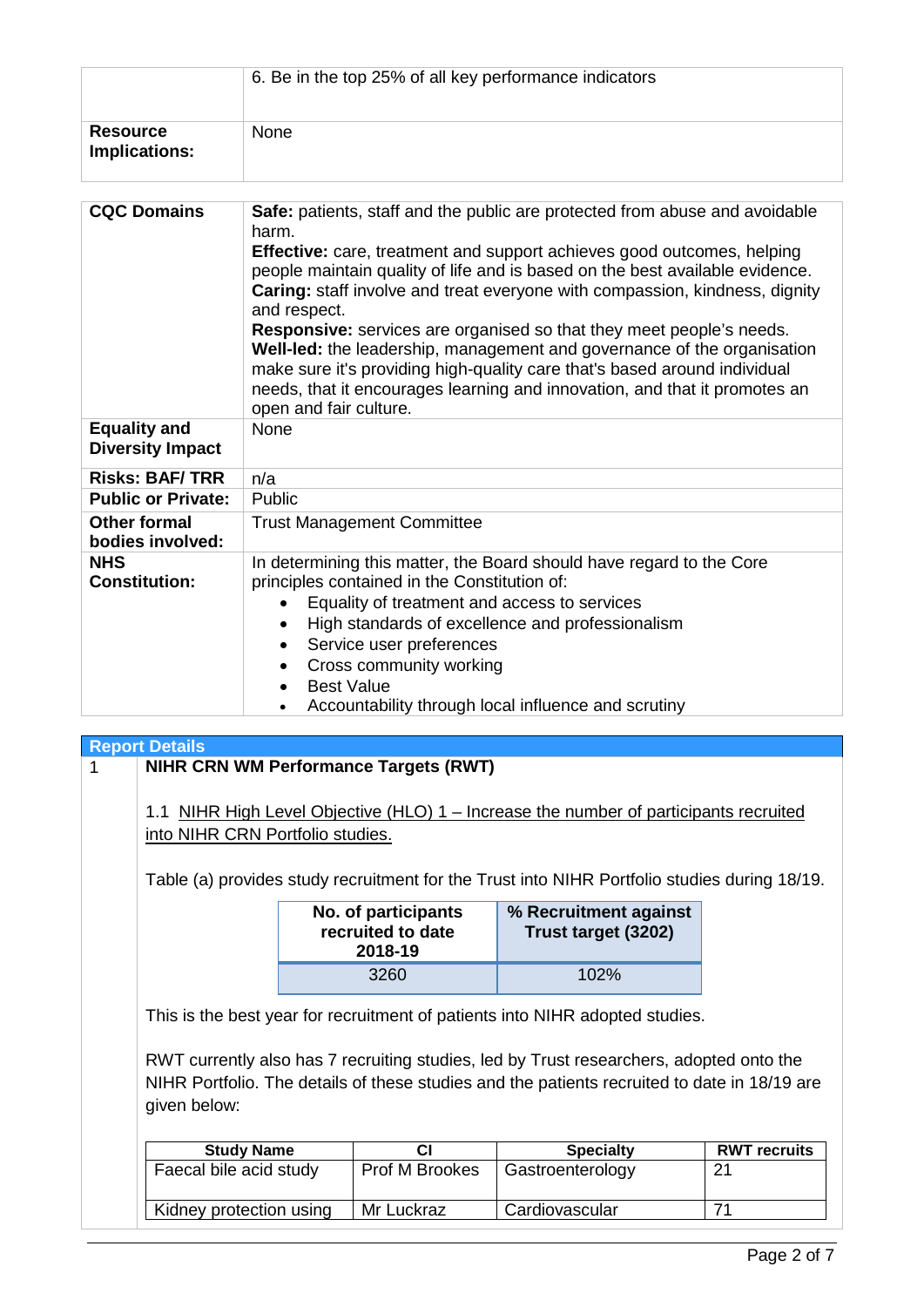| the RenalGuard©<br>system in cardiac<br>surgery                                                                                 |              |                                               |     |
|---------------------------------------------------------------------------------------------------------------------------------|--------------|-----------------------------------------------|-----|
| Assessment of plasma<br>and urine NGAL for the<br>early prediction if acute<br>kidney injury after<br>cardiac surgery in adults | Prof Gama    | <b>Clinical Chemistry /</b><br>Cardiovascular | 154 |
| Optimising neonatal<br>service provision for<br>preterm babies (27-31<br>weeks)                                                 | Dr T Pillay  | Neonatal                                      | 33  |
| Biomarkers in pregnant<br>inflammatory bowel<br>disease patients                                                                | Dr H Steed   | Gastroenterology                              | 8   |
| Family planning in<br>inflammatory bowel<br>disease                                                                             | Dr H Steed   | Gastroenterology                              | 6   |
| Sentimag along with<br>routine evaluation of<br>sentinel node biopsy.                                                           | Miss R Vidya | Surgery/Oncology                              | 4   |
| <b>Total</b>                                                                                                                    |              |                                               | 297 |

## 1.2 NIHR HLO 2 – Increase the proportion of studies recruiting to time and target.

Of the 59 studies that closed during the first 9 months of 2018/19:

- (a) 46.4% of commercial studies and
- (b) 45.2% of non-commercial studies recruited to time and target.

The target for this indicator is 80%. The factors which have affected achievement of this target have been lack of eligible patients in rare disease and/or difficult to recruit to studies. This a particular issue for commercial studies where 12 out of the 15 studies closed had overall recruitment targets of 5 patients or less.

## 1.3 NIHR HLO 3 – Increase the number of commercial contract studies

16 new commercial portfolio studies opened at RWT during the first 9 months of 2018/19.

1.4 NIHR HLO 4 – Proportion of studies achieving set up at site within 40 calendar days

29% of the 48 new studies set-up at RWT during Qtrs 1-3 2018/19 were within 40 days.

The target for this indicator is 80%. Study set-up times have been adversely affected by significant reductions in capacity within the R&D project management team during 18/19 arising from financial constraints and vacancies. It is expected that recent new appointments and ensuring time efficient processes are in place will improve performance.

1.5 NIHR HLO 5 – Proportion of studies achieving first participant recruited within 30 days of date site confirmed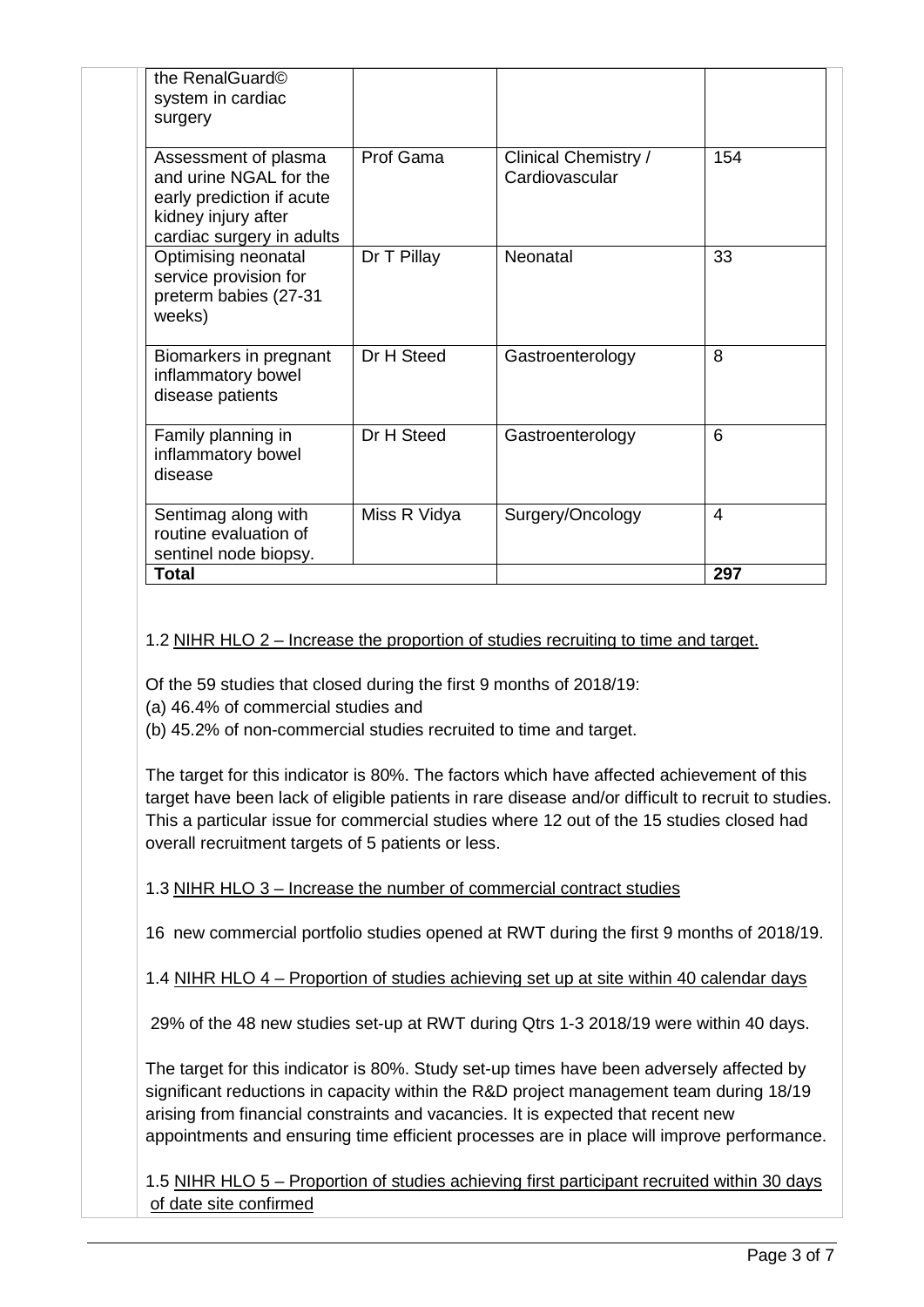| $\mathbf{2}$   | Of the 30 new studies opened and recruited into this year to date,<br>(a) 67% of commercial studies and<br>(b) 78% of non-commercial studies recruited first participant within 30 days.<br>The target for this indicator is 80%. Factors affecting achievement of this target include lack<br>of eligible patients that meet the study criteria and delays in the study sponsor giving the<br>'green light' to start recruitment e.g. awaiting study drug delivery / additional training.<br><b>Overall Research Performance</b><br>2.1 Overall research recruitment and activity across the Trust for Qtrs 1-3 2018/19 is<br>given in table (b) below and further detailed in Appendix 1.                                                                                                                                                                                                                                        |                                                                                                                                                                                                                                                           |                          |  |  |  |  |
|----------------|------------------------------------------------------------------------------------------------------------------------------------------------------------------------------------------------------------------------------------------------------------------------------------------------------------------------------------------------------------------------------------------------------------------------------------------------------------------------------------------------------------------------------------------------------------------------------------------------------------------------------------------------------------------------------------------------------------------------------------------------------------------------------------------------------------------------------------------------------------------------------------------------------------------------------------|-----------------------------------------------------------------------------------------------------------------------------------------------------------------------------------------------------------------------------------------------------------|--------------------------|--|--|--|--|
|                |                                                                                                                                                                                                                                                                                                                                                                                                                                                                                                                                                                                                                                                                                                                                                                                                                                                                                                                                    | Table (b) - All Study Recruitment                                                                                                                                                                                                                         |                          |  |  |  |  |
|                |                                                                                                                                                                                                                                                                                                                                                                                                                                                                                                                                                                                                                                                                                                                                                                                                                                                                                                                                    | <b>Study Category</b>                                                                                                                                                                                                                                     | <b>Recruitment 18/19</b> |  |  |  |  |
|                |                                                                                                                                                                                                                                                                                                                                                                                                                                                                                                                                                                                                                                                                                                                                                                                                                                                                                                                                    | Portfolio - non-commercial                                                                                                                                                                                                                                | 2941                     |  |  |  |  |
|                |                                                                                                                                                                                                                                                                                                                                                                                                                                                                                                                                                                                                                                                                                                                                                                                                                                                                                                                                    | Portfolio - commercial                                                                                                                                                                                                                                    | 319                      |  |  |  |  |
|                |                                                                                                                                                                                                                                                                                                                                                                                                                                                                                                                                                                                                                                                                                                                                                                                                                                                                                                                                    | Non-commercial (other)                                                                                                                                                                                                                                    | 101                      |  |  |  |  |
|                |                                                                                                                                                                                                                                                                                                                                                                                                                                                                                                                                                                                                                                                                                                                                                                                                                                                                                                                                    | Commercial (direct)                                                                                                                                                                                                                                       | $\Omega$                 |  |  |  |  |
| $\overline{3}$ | <b>Finance</b>                                                                                                                                                                                                                                                                                                                                                                                                                                                                                                                                                                                                                                                                                                                                                                                                                                                                                                                     | <b>Total</b>                                                                                                                                                                                                                                              | 3361                     |  |  |  |  |
|                | 3.1_2018/19 Research Funding<br>The R&D Directorate has received the following funding to support Trust research activity<br>during 18/19:<br>• CRN: West Midlands Allocation<br><b>Core Funding</b><br>£1,034,070<br><b>Strategic Funding</b><br>£64,496<br>This represents a £54,425 decrease in core funding from 17/18.<br>All funding has been allocated, with a breakeven position reported at Qtr 3.<br>• Commercial Research Income - Quarters 1-3<br>- Invoices based on contracted research activity<br>£927,883<br>At month 10 there were approx. £310k in bad debts (outstanding invoices over 60 days) for<br>completed research activity. One Haematology study (MAIA) accounts for £190k of this<br>debt and is being considered by the Trusts legal team. The high value of these debts is a<br>result of increased invoicing activity and are resulting in significant cost pressures within<br>the R&D accounts. |                                                                                                                                                                                                                                                           |                          |  |  |  |  |
|                | 2019/20<br>activity.                                                                                                                                                                                                                                                                                                                                                                                                                                                                                                                                                                                                                                                                                                                                                                                                                                                                                                               | 3.2 2019/20 Research Funding<br>The R&D Directorate has been notified of the following funding from the CRN WM for<br>- Core Funding<br>- Strategic Funding<br>This represents a reduction of £51k in core allocation to support Trust Portfolio research | £982,367<br>£81,726      |  |  |  |  |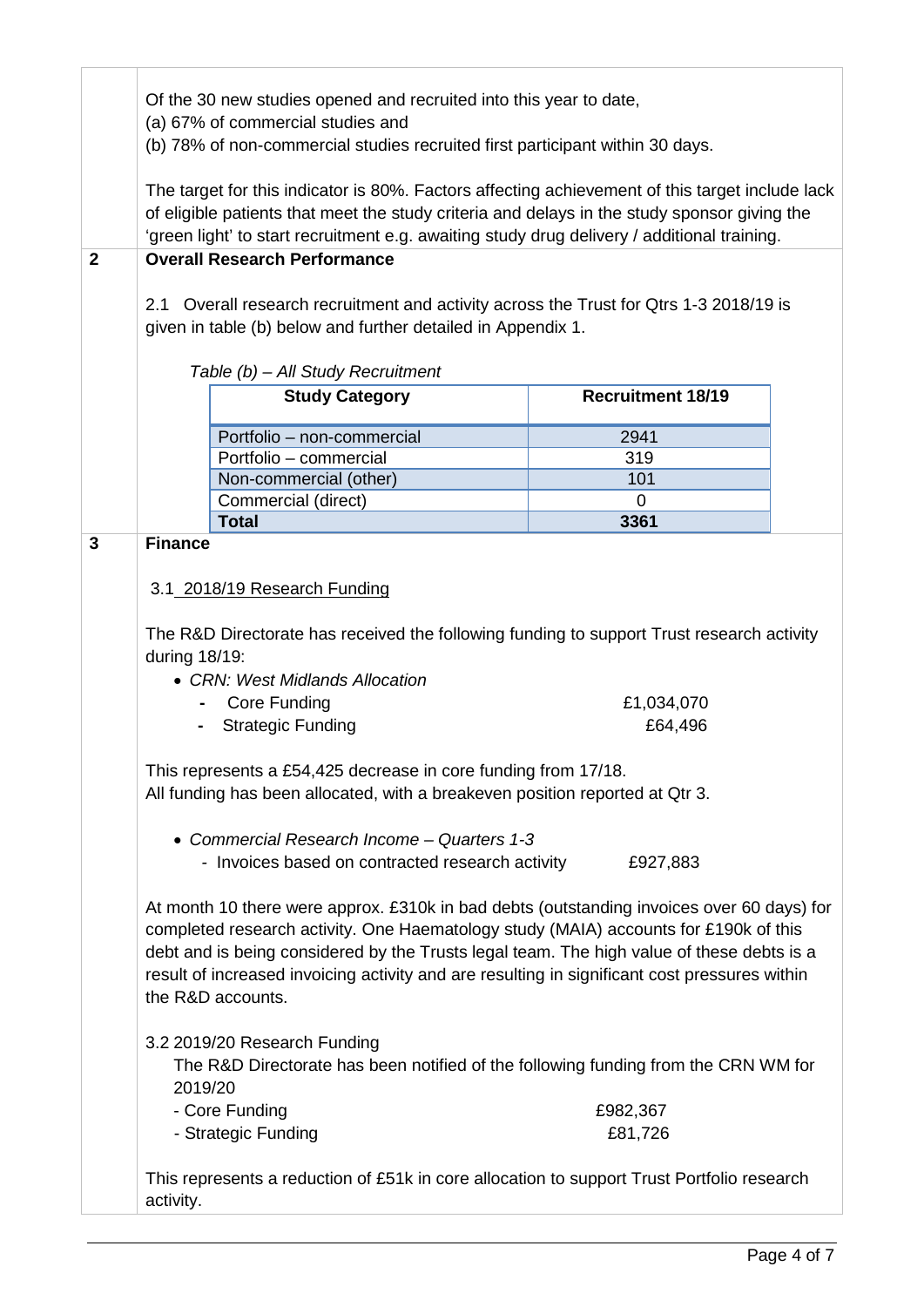| 4 | <b>Patient &amp; Public Involvement</b>                                                                                                                                                                                                                                                                                                                                                                                                                                                                                                                                                                                                                                                                                                                                               |
|---|---------------------------------------------------------------------------------------------------------------------------------------------------------------------------------------------------------------------------------------------------------------------------------------------------------------------------------------------------------------------------------------------------------------------------------------------------------------------------------------------------------------------------------------------------------------------------------------------------------------------------------------------------------------------------------------------------------------------------------------------------------------------------------------|
|   | 4.1 Publicity and Communication                                                                                                                                                                                                                                                                                                                                                                                                                                                                                                                                                                                                                                                                                                                                                       |
|   | A dedicated twitter account, managed by the Trust communications team, for<br>$\bullet$<br>research at RWT went live in early 2018: @RWTResearch<br>A growing number of individuals, research organisations and sponsors are following<br>$\bullet$<br>this account to hear about innovative research taking place at RWT. A cross-<br>section of studies active this year include:<br>Cardiovascular<br>VISION: The study aims to look at the role of blood tests for damaged heart muscle<br>after heart surgery and to see if levels of troponin (heart protein) are related to<br>recovery.<br>NGAL: Assessment of plasma and urine NGAL for the early prediction of acute<br>kidney injury (AKI) after cardiac surgery in adults. This is an own account study.<br><b>Stroke</b> |
|   | RIGHT 2: The aim of this study is to decide if blood pressure lowering treatments<br>like GTN should be given to patients soon after they've had a stroke, to give them a<br>better chance of recovery.                                                                                                                                                                                                                                                                                                                                                                                                                                                                                                                                                                               |
|   | <b>Obstetrics</b><br>BUMP: Blood pressure monitoring in higher risk pregnancy to improve the detection<br>and monitoring of hypertension.<br>STOPIT 2: An open randomised trial of the Arabin pessary to prevent preterm birth<br>in twin pregnancy.                                                                                                                                                                                                                                                                                                                                                                                                                                                                                                                                  |
|   | Children/Neonatal<br>RAACENO: Reducing Asthma Attacks in Children using Exhaled Nitric Oxide as a<br>biomarker to inform treatment strategy.<br>REACT: Evaluation of real time continuous glucose monitoring in the very preterm<br>infant, using glucose sensors with paper based algorithm.                                                                                                                                                                                                                                                                                                                                                                                                                                                                                         |
|   | Rheumatology<br>EXCEED: Research study to compare drug treatments in active psoriatic arthritis.                                                                                                                                                                                                                                                                                                                                                                                                                                                                                                                                                                                                                                                                                      |
|   | Oncology<br>DETECT II: An observational study to determine the sensitivity of the UroMark<br>assay to detect new and recurrent low, intermediate and high grade bladder cancer.                                                                                                                                                                                                                                                                                                                                                                                                                                                                                                                                                                                                       |
|   | Haematology<br>COLUMBA: A study of subcutaneous vs intravenous administration of<br>Daratumumab in patient with relapsed or refractory multiple myeloma.                                                                                                                                                                                                                                                                                                                                                                                                                                                                                                                                                                                                                              |
|   | <b>Sexual Health</b><br>Safetxt: A randomised controlled trial of a safer sex intervention delivered through<br>mobile phone messaging. The study is testing whether text messages providing<br>information and tips to increase safer sex helps young people adopt safe sex<br>behaviours.                                                                                                                                                                                                                                                                                                                                                                                                                                                                                           |
| 5 | Governance                                                                                                                                                                                                                                                                                                                                                                                                                                                                                                                                                                                                                                                                                                                                                                            |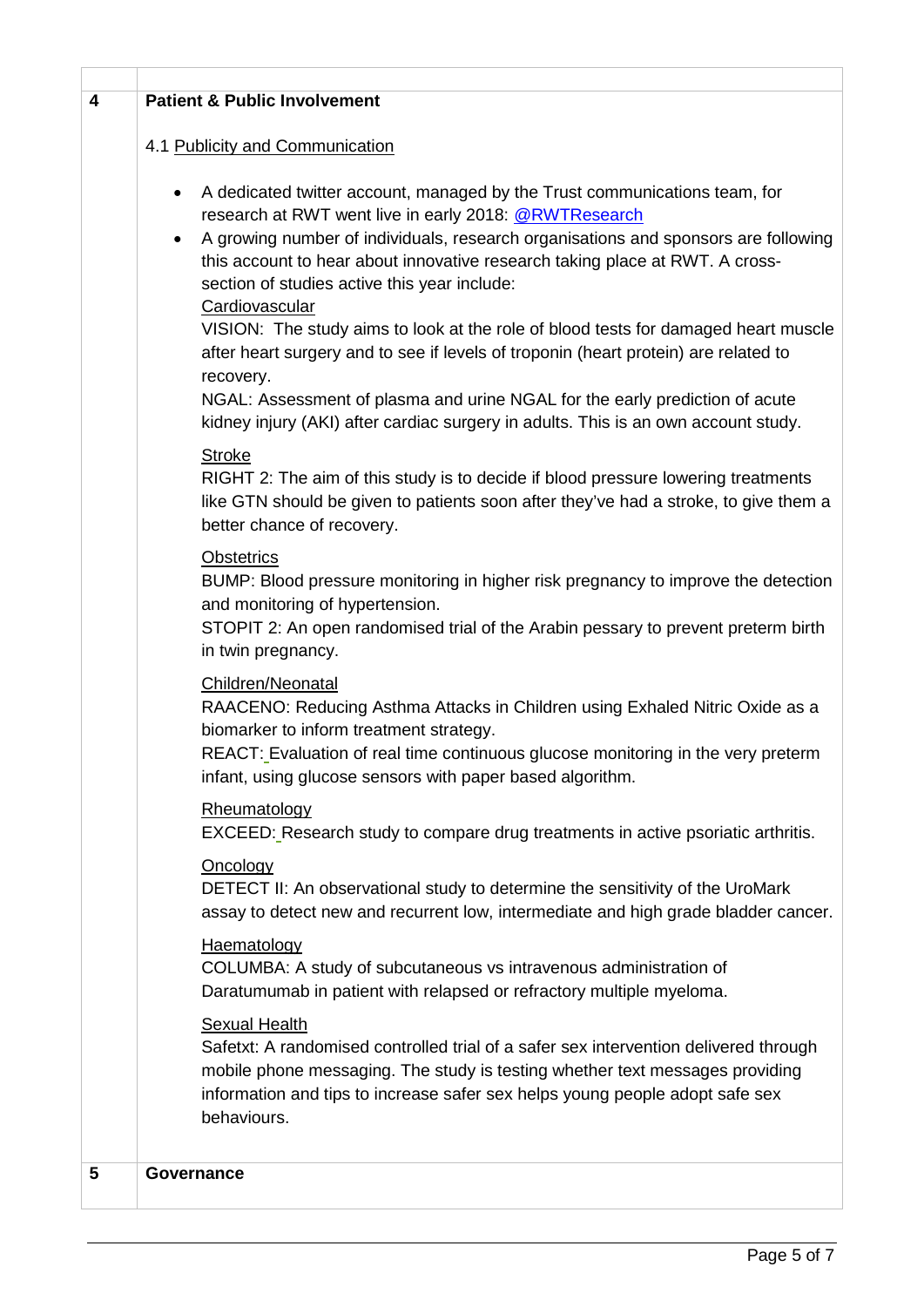|   | As part of our on-going commitment to quality and performance, the R&D Directorate<br>continues to review and support quality assurance in line with European and UK regulator<br>standards.                                                                                                                                                                                                                        |              |  |  |  |  |  |  |
|---|---------------------------------------------------------------------------------------------------------------------------------------------------------------------------------------------------------------------------------------------------------------------------------------------------------------------------------------------------------------------------------------------------------------------|--------------|--|--|--|--|--|--|
|   | 5.1 External Inspections.                                                                                                                                                                                                                                                                                                                                                                                           |              |  |  |  |  |  |  |
|   | For the period of 1 <sup>st</sup> April 2018 to 28 <sup>th</sup> February 2019, 323 monitoring site visits<br>$\bullet$<br>have been conducted by study sponsors.<br>2 external audits for regulatory purposes relating to research activities were<br>$\bullet$<br>undertaken during Qtr 3 2018/19. These were commercial sponsor audits for<br>studies being undertaken at Cannock Hospital. Reports are awaited. |              |  |  |  |  |  |  |
|   | 5.2 Annual Audit Programme                                                                                                                                                                                                                                                                                                                                                                                          |              |  |  |  |  |  |  |
|   | 15 audits have been completed up to end February 19, as per audit plan.                                                                                                                                                                                                                                                                                                                                             |              |  |  |  |  |  |  |
|   |                                                                                                                                                                                                                                                                                                                                                                                                                     | <b>Total</b> |  |  |  |  |  |  |
|   | <b>Delegation Log Audit</b>                                                                                                                                                                                                                                                                                                                                                                                         |              |  |  |  |  |  |  |
|   | <b>Consent Audit</b>                                                                                                                                                                                                                                                                                                                                                                                                | 0            |  |  |  |  |  |  |
|   | <b>External Access to Clinical Portal</b>                                                                                                                                                                                                                                                                                                                                                                           | 11           |  |  |  |  |  |  |
|   | <b>Study Site File Audits</b>                                                                                                                                                                                                                                                                                                                                                                                       | 1            |  |  |  |  |  |  |
|   | 1                                                                                                                                                                                                                                                                                                                                                                                                                   |              |  |  |  |  |  |  |
|   | Out of Hours Process<br><b>Monitor Reports Audit</b>                                                                                                                                                                                                                                                                                                                                                                | 1            |  |  |  |  |  |  |
|   | 15                                                                                                                                                                                                                                                                                                                                                                                                                  |              |  |  |  |  |  |  |
|   |                                                                                                                                                                                                                                                                                                                                                                                                                     |              |  |  |  |  |  |  |
|   | Audit results are reported to the R&D Directorate Governance meeting and action plans<br>agreed as necessary.                                                                                                                                                                                                                                                                                                       |              |  |  |  |  |  |  |
| 6 | <b>Awards and Commendations</b>                                                                                                                                                                                                                                                                                                                                                                                     |              |  |  |  |  |  |  |
|   | The Trust has also been recognised by commercial and non-commercial research                                                                                                                                                                                                                                                                                                                                        |              |  |  |  |  |  |  |
|   | sponsors during 18/19 for ranking highest in the UK for recruitment into studies in the<br>following specialties:                                                                                                                                                                                                                                                                                                   |              |  |  |  |  |  |  |
|   |                                                                                                                                                                                                                                                                                                                                                                                                                     |              |  |  |  |  |  |  |
|   | - Oncology                                                                                                                                                                                                                                                                                                                                                                                                          |              |  |  |  |  |  |  |
|   | - Cardiology                                                                                                                                                                                                                                                                                                                                                                                                        |              |  |  |  |  |  |  |
|   | - Rheumatology                                                                                                                                                                                                                                                                                                                                                                                                      |              |  |  |  |  |  |  |
|   |                                                                                                                                                                                                                                                                                                                                                                                                                     |              |  |  |  |  |  |  |
|   | - Paediatrics                                                                                                                                                                                                                                                                                                                                                                                                       |              |  |  |  |  |  |  |
|   |                                                                                                                                                                                                                                                                                                                                                                                                                     |              |  |  |  |  |  |  |

| <b>Appendices</b>               |
|---------------------------------|
| Trust Research Activity 2018/19 |